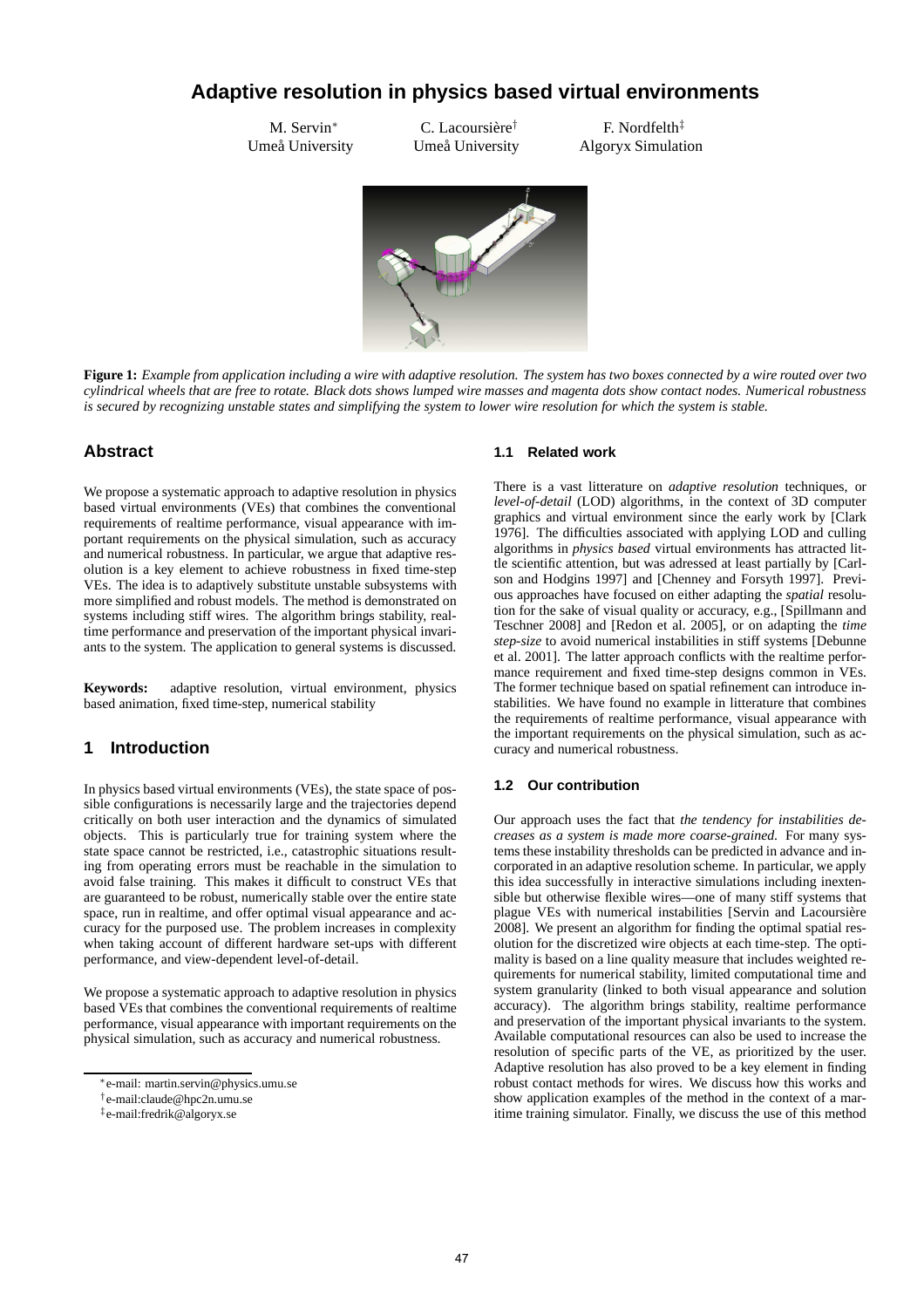to more general systems than wires.

# **2 Adaptive resolution**

The basis of physics based VEs is now outlined and a general algorithm for adaptive resolution is constructed.

#### **2.1 Multibody system dynamics**

Physics based VEs are examples of multibody system simulations (MBSS) which computes the motion of the system at discrete timesteps from a set of equations of motion. The computed motion depends on the initial conditions, the external and internal forces and various types of constraints, e.g., for modeling of joints, motors and dry frictional contacts. The computed motion also includes a numerical error that depends on the time step size and on the numerical solver being used. For practical reasons many VEs are run with fixed time-step, say,  $h = 1/60$  s. Dynamics on time scales shorter than  $h$  cannot be perceived visually by the user and is considered to be unimportant. Computational time should thus not be spent on resolving the high frequency dynamics unless it is necessary for the overall behavior. Using variable time-step or different time-steps for the different subsystems is possible but generally not practical in the realtime context, and thus finds little support in existing code libraries for rendering, collisions detection, or physics engines. Only fixed-step simulation is considered in what follows.

We use the descriptor form of multibody system dynamics. The variables for the system are generalized position  $q$ , velocity  $\dot{q}$ and Lagrange multiplier  $\lambda$  for the kinematic constraint vector  $g(q, \dot{q}, t) = 0$ . For simplicity we assume the multibody system to be a particle system. The extension of the theoretical framework to include also rigid and deformable solid bodies is fairly straight forward. Given that the system has  $N_p$  particles and  $N_c$  scalar constraints the system variables have dimension  $\dim(q) = \dim(\dot{q}) =$  $3 \times N_p$  and  $\dim(\lambda) = \dim(g) = N_c$ .

The system Lagrangian is

$$
\mathcal{L}(q, \dot{q}, \lambda, t) = \frac{1}{2} \dot{q}^T M \dot{q} - V(q) - \lambda^T g \tag{1}
$$

where M is the system mass matrix of dimension  $3N_p \times 3N_p$ , which is symmetric and positive definite and  $V$  is the potential energy of the system. The Euler-Lagrange equations derived from the least action principle are then

$$
M\ddot{q} = -\nabla_q V + G^T \lambda \tag{2}
$$

$$
g(q, \dot{q}, t) = 0,\t\t(3)
$$

where  $G \equiv \nabla_q g$  is the constraint Jacobian. We notate the system state at time t by  $x(t) = (q, \dot{q}, \lambda)$ .

The equations of motion (2) can be integrated using a variety of techniques. In particular, there is considerable choice for constraint satisfaction and stabilization, ranging from direct or iterative linear algebra techniques, penalty formulations, and constraint projection strategies. Our choice is the combination of a discrete-time variational technique described in [Kharevych et al. 2006], and constraint stabilization and regularization [Lacoursière 2007]. This yields a computational procedure to produce  $x(t + h)$  given  $x(t)$ . The discrete-time variational integrators are derived from the least action principle rather than from discretization of the equations of motion. These steppers preserve many of the important physical invariants of the system by construction. This makes them generally more robust. At fixed time-step for instance, linear and angular momentum are preserved to machine precision, globally over the entire simulation. Examples of variational integrators are the Verlet stepper and symplectic Euler.

### **2.2 A general algorithm for adaptive resolution**

Besides the time evolution of positions and velocities we now also consider the evolution of a variable number of bodies in the MBSS. We assume a resolution variable  $r$  that represents the state of resolution for the systems. This can be an integer, integer vector or more complicated set of integers depending on how each subsystem may be described at different levels. For each  $r$  the system has a specific number of particles and connectivity. We further assume a set of quality measures  $Q(r)_{\alpha} > 0$ ,  $\alpha = 1, 2, \dots$ , that each measures a specific quality of a specific subsystem. Good quality corresponds to values close to unity and poor quality corresponds to values close to zero. Next we list a number of qualities that can be included. *i)* User perceived quality,  $Q_{\text{user}}(r, \text{view}, \text{inter})$ . The subsystem which the user is focusing on should have high geometric level of detail and high functionality. User focus is determined through the camera view (view) and level of interaction with the subsystem (inter). *ii) Accuracy*,  $Q_{\text{acc}}(r, x)$ . This measures the accuracy of the numerical solution for a subsystem. Flexible systems, such as deformable solids or fluids, may require sub-division to maintain a specified accuracy when deformed. *iii) Computational time*,  $Q_{time}(r, t_{est}t_{lim})$ . During each time-step there is a fraction  $t_{lim} < h$ of the step-size that may be spent on computing the dynamics. The actual time for computation for each subsystem for a given resolution  $r$  can be estimated to some number  $t_{est}$ . High quality is when tion *r* can be estimated to some number  $t_{est}$ . High quality is when  $\sum t_{est} < t_{lim}$ . *iv) Robustness*,  $Q_{\text{rob}}(r, x, M, f)$ . The risk of numerical instabilities—diverging or erratic changes in velocities or positions—can be estimated from the state  $x$  of the subsystem, possibly in combination with a model for the numerical stability of the subsystem at various levels of resolution. These models may typically also include system mass  $M$  and the forces in the system  $f$ . In section 3 we give examples of robustness quality measures for a specific class of system and we elaborate on the problem of estimating the numerical robustness in general systems further in section 4. As a cost function for keeping the application quality high we introduce  $\frac{1}{2} \sum_{\alpha} w_{\alpha} Q(r)_{\alpha}^{-2}$  with weight coefficients  $w_{\alpha} > 0$  for each quality.

The problem of evolving a VE with optimal quality can be treated as a problem of evolving the extended system with variables  $(x, r)$ and Lagrangian

$$
\tilde{\mathcal{L}}(x,r,t) = \tilde{\mathcal{L}}(x,t) - \frac{1}{2} \sum_{\alpha} w_{\alpha} Q(r)_{\alpha}^{-2}
$$
 (4)

The resolution variable  $r$  can be treated either as a continuous variable and rounded to integer values or as an integer variable. The extended time stepping algorithm involves solving a complicated nonlinear equation, e.g., using Newton-iterations and taking into account the dependence in  $Q(r)$  on  $(q, \dot{q})$  and any implicit dependency in  $(q, \dot{q})$  on r. This self-consistent formulation has the advantage that it has a variational formulation and may thus be approached with variational integrators like the rest of the system, i.e., treat the resolution parameters as any other dynamic variable and thus preserve the physical invariants of the system even at the events of change in resolution. It may however be too time consuming to perform Newton-iterations and solve these equations exactly. Instead, as a proof of concept, we assume a weak coupling between the variables  $x = (q, \dot{q}, \lambda)$  and r and solve for them separately. An algorithm for MBSS including adaptive resolution for optimal quality in this form is given in Algorithm 1. Our approximation is to use the locally optimal solution for  $r'$ , i.e.,  $r' = \arg \min_r \left(\frac{1}{2} \sum_{\alpha} w_{\alpha} Q(r)_{\alpha}^{-2}\right)$ . It is critical that the system reconfiguration is constructed to preserve the important physical invariants of the system, most importantly the total momentum. Step 9 in the algorithm involves also reconfiguration of the system connectivity, e.g., given by the constraints  $q(x)$ .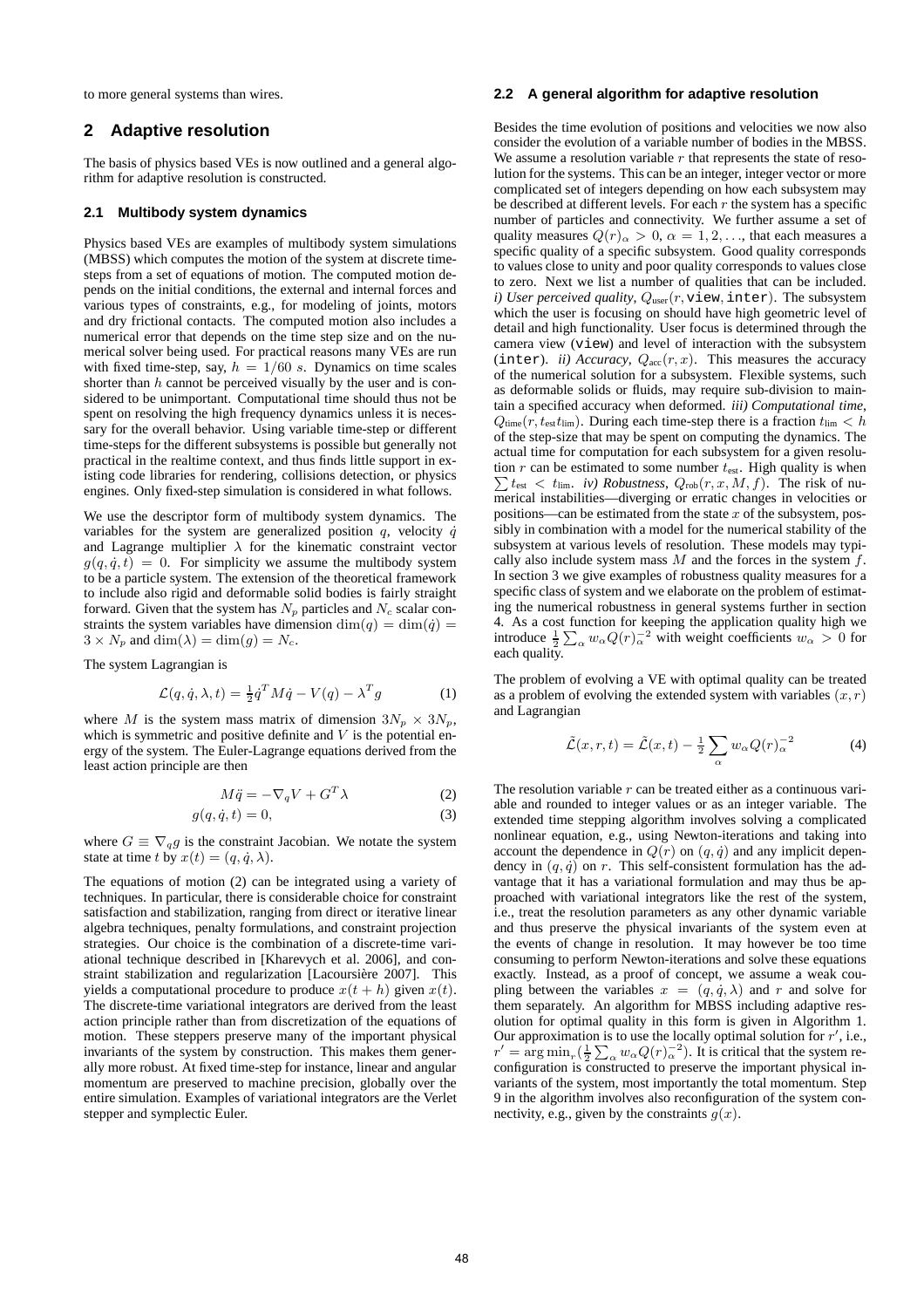#### **Algorithm 1** Adapt resolution for optimal quality

- 1: system initialization  $x$  and  $r$ 2: **while** VE running **do**
- 
- 3: user interaction  $\rightarrow$  (view, inter)<br>4: accumulate explicit forces  $-\nabla_a V(a)$
- 4: accumulate explicit forces  $-\nabla_q V(x)$ <br>5: update contact data and constraint dat 5: update contact data and constraint data  $g(x)$ <br>6: step particles  $x_{i+1} \to x_i$
- step particles  $x_{i-1} \rightarrow x_i$
- 7: compute the quality function
- $Q(r) = (Q_{\text{user}}, Q_{\text{acc}}, Q_{\text{time}}, Q_{\text{rob}})$
- 8: compute optimal system resolution  $r'$
- 9: reconfigure the system  $(q_i, \dot{q}_i, r) \rightarrow (q'_i, \dot{q}'_i, r')$
- 10: **end while**



**Figure 2:** *The transversal force,*  $f_1 + f_2$ *, on the particles increases with the wire tension. Numerical instabilities develops when the wire tension and thus the oscillation frequencies become larger than the frequency of the numerical integration.*

# **3 Application to wires**

In this section we describe physics based VEs containing wire systems with adaptive resolution for optimal quality. We model a wire by a set of constraints  $0 = g^{\text{wire}} = (g_1^{\text{wire}} g_2^{\text{wire}}, \dots, g_{N-1}^{\text{wire}})$ on a collection of  $N \leq N_p$  particles, such that the particles are connected in line topology with pairwise distance constraints  $0 = g_i^{wire} = |q_a - q_b| - l_i$  for maintained segment length i. The extension of this model to include stretch and bend elasticity and contact nodes is delayed to Sec. 3.3

Inextensible wires is an example of stiff systems that are wellknown to be numerically unstable when the strain becomes too high. For instance, a wire with segment length of the order of  $1 m$ , particle mass  $1 kq$  integrated with the symplectic Euler algorithm at step-size  $h = 1/60s$  cannot support loads much larger than 100 kg in normal gravity. This is a severe limitation in simulations where the wires and cables should be used for heavy hoisting or anchoring. The instability may also develop in the absence of heavy loads by the wire inertia of its own, e.g., in a whip effect. The cause of the numerical instability is that when the wire has normal modes of transversal vibrations with frequencies  $\omega \geq h^{-1}$ . These modes are excited by the numerical noise in the system. The normal mode frequencies are proportional to the wave velocity of transversal vibrations  $c \equiv [fL/m_{\text{tot}}]^{1/2}$ , where f is the wire tension,  $m_{\text{tot}} = Nm$ is the total wire mass and wire length  $L$ . With increasing wire tension the transversal force component increases, see Fig. 2, and the normal mode oscillation frequencies increases along with it. The spectrum of normal modes for a wire of homogeneous distribution of N particles is discrete and the normal mode frequency  $\omega_n$  ranges [Fetter and Walecka 1980]

$$
\omega_n = \frac{2(N+1)c}{L} \sin \left[ \frac{n\pi}{2(N+1)} \right] , n = 1, 2, ..., N \quad (5)
$$

The maximum frequency is max  $(\omega_n)$  can be approximated to  $2(N+1)c/L$ . A necessary condition on the number of point masses for the wire to be numerically stable can thus be formulated as

$$
N < N_{\text{crit}} \equiv \frac{1}{2h} \sqrt{\frac{L m_{\text{tot}}}{f}} \tag{6}
$$

Observe that the extreme case with  $N = 0$  is unconditionally stable. This is the *massless cable* in [Servin and Lacoursière 2007]



**Figure 3:** *Illustration of the* COARSE*/*REFINE*-transition for adaptive resolution of wires. In order to preserve total mass and momentum these are redistributed over the neighboring particles.*

and has no modes of transversal oscillations. If the wire would have been simulated with a time-explicit integrator and an explicit force model such as a spring forces the more restrictive *Courant condition* for numerical stability should have been included as well.

#### **3.1 Adaptive wire resolution**

In order to realize an implementation of the adaptive resolution algorithm, Algorithm 1, we must decide on quality measures for the wire systems, define a wire resolution number and construct transition rules for wire refinement and coarsening.

Just for the clarity of the presentation here we assume spatially homogeneous distribution of wire masses and let the number of masses depend on a *resolution number*  $r = 0, 1, 2, 3, \ldots$ , as  $N = 2<sup>r</sup> + 1$ . Each *refinement*,  $r \rightarrow r_{+} = r + 1$ , and coarsening,  $r \rightarrow r_{-} = r - 1$ , means the number of wire segments are doubled or halved, respectively, as depicted in Figure. 3. The transition to another level of resolution should preserve total wire mass, local center of mass, local wire rest length and the linear momentum. The following transition rules accomplishes that. The particle mass depends on the resolution number as  $m_{tot}/(2^r + 1)$ . New particles b are added at half distance along the wire segments linking existing particles  $a$  and  $c$ . After eliminating a particle  $b$  the new wire segment is the straight wire connecting the two neighboring particles a and c. A REFINE-transition transforms the velocities as  $(q_a, \dot{q}_c, \dot{q}_e, \ldots) \rightarrow (\dot{q}_{a+}, \dot{q}_{b+}, \dot{q}_{c+}, \dot{q}_{e+}, \dot{q}_{f+}, \ldots)$ , where

$$
\dot{q}_{a+} = \dot{q}_a \tag{7}
$$

$$
\dot{q}_{b+} = \left(\frac{2^{r+1}+1}{2^r+1} - 1\right) \left[\frac{1}{\eta_a}\dot{q}_a + \frac{1}{\eta_c}\dot{q}_c\right]
$$
 (8)

$$
\dot{q}_{c+} = \dot{q}_c \tag{9}
$$

where  $\eta_a$  and  $\eta_c$  are the number of neighbors (1 or 2) of particle a and b, respectively. A COARSE-transition transforms the velocities as  $(\dot{q}_a, \dot{q}_b, \dot{q}_c, \dot{q}_d, \dot{q}_e, \dot{q}_f, \ldots \rightarrow (\dot{q}_{a-}, \dot{q}_{c-}, \dot{q}_{e-}, \ldots)$ , where

$$
\dot{q}_{c-} = \frac{2^{r-1}+1}{2^r+1} \left[ \dot{q}_c + \frac{1}{2} \left( \dot{q}_b + \dot{q}_d \right) \right] \tag{10}
$$

with the exception for particles at the end points of the wires, in which case the contribution from neighboring particles—the b-term or the d-term in Eq. (10)—vanishes. Coarsening of a curved wire may produce significant compression of wire segments and violation of preservation of the total wire length. Depending on how these potentially large constraint violations are treated this may cause large energy injections and give rise to jittery and instabilities. We avoid this by allowing wire compression through modification of the constraint to an inequality constraint  $g^{wire} \geq 0$ . It can be shown that these transitions preserve the total momentum of the wire.

We define the wire system quality measure to be  $Q =$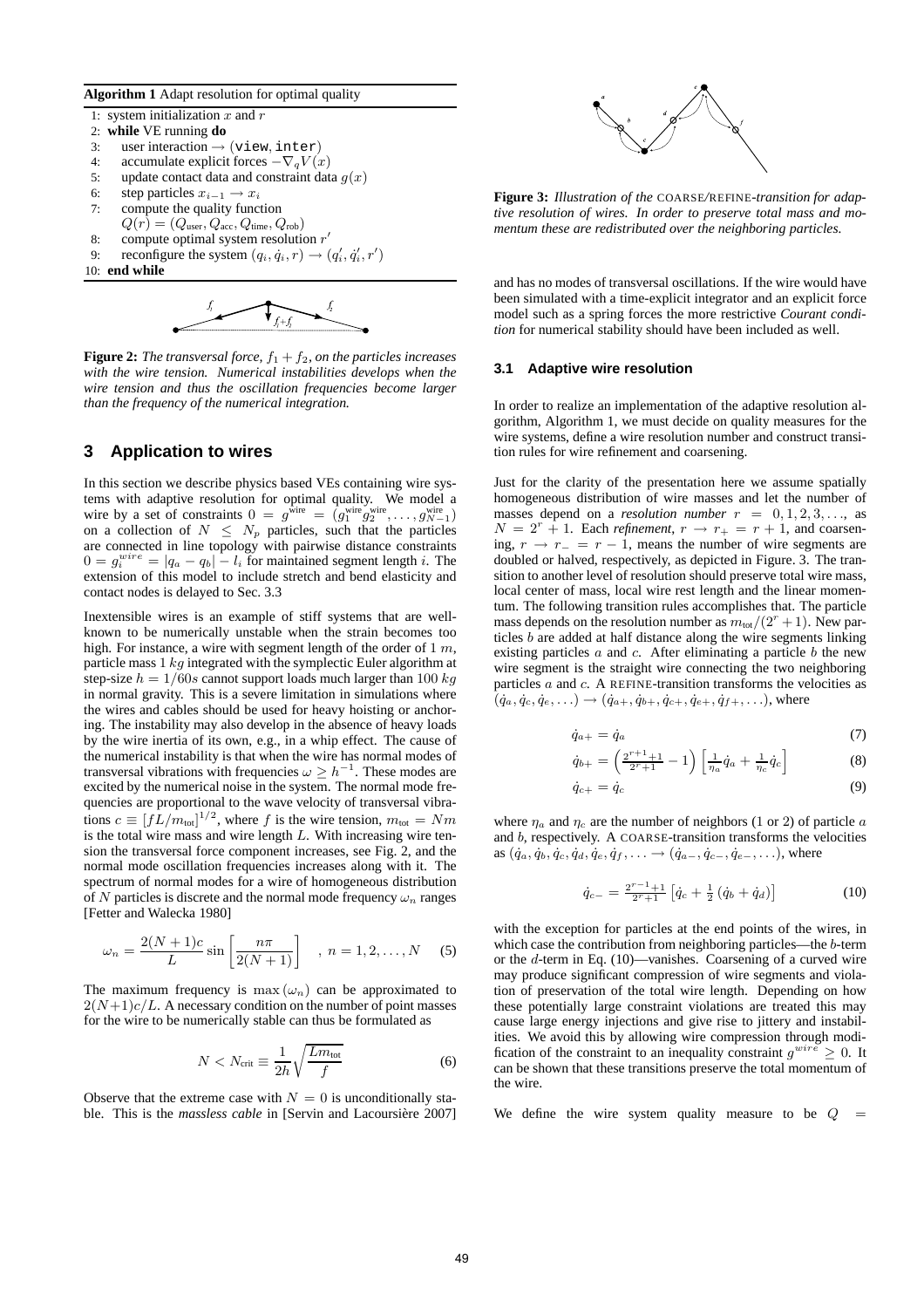$(Q_{\text{acc}}, Q_{\text{time}}, Q_{\text{rob}})$  with

$$
Q_{\rm acc} \equiv \left(\frac{N}{N_p}\right)^{\gamma_{\rm acc}} \tag{11}
$$

$$
Q_{\text{time}} \equiv 1 - \frac{1}{1 + e^{\gamma_{\text{time}}(t_{\text{lim}} - t_{\text{est}})}}
$$
(12)

$$
Q_{\rm rob} \equiv 1 - \frac{1}{1 + e^{\gamma_{\rm rob}(N_{\rm crit} - N)}}\tag{13}
$$

We do not claim that this measure of quality is unique nor canonical, but it has the functional dependency required for adaptive resolution for optimal quality in fixed time-step realtime simulations. The  $\gamma$ -exponents control the sensitivity to variations in N. For simplicity we have left out  $Q_{user}$  from the measure. The effect of user view and interaction are instead incorporated by modifying the weight factor  $w_{\text{acc}}$ . In practice, you may need to regularize the quality measure Q by adding a small positive number to avoid division by zero when the cost function is computed.

The COARSE-REFINE-algorithm for adaptive resolution for optimal wire quality we use is given by Algorithm 2. The computation of

**Algorithm 2** Adaptive wire resolution

1: system initialization  $(q, \dot{q}, g, r)$ 2: **while** VE running **do** 3: user interaction  $\rightarrow (w_{\text{acc}}, t_{\text{lim}})$ 4: accumulate explicit forces  $-\nabla_q V$ <br>5: update contact data and constraint 5: update contact data and constraint data  $g$ <br>6: step particles step particles 7: compute quality measure  $(Q_{\text{acc}}, Q_{\text{time}}, Q_{\text{rob}})$ 8: compute optimal wire resolution  $r' = \arg\min_r \frac{1}{2} \sum_\alpha w_\alpha Q(r)_\alpha^{-2}$ 9: **if**  $r' < r$  **then** 10: **while**  $r' < r$  **do** 11: COARSE→  $(q_-, \dot{q}_-, g_-, r-1)$ 12: **end while** 13: **end if** 14: **if**  $r' > r$  **then** 15: **while**  $r' > r$  **do** 16: REFINE  $\rightarrow$   $(q_+, \dot{q}_+, g_+, r+1)$ <br>17: **end while** end while 18: **end if** 19: Set new particle mass  $m = m_{\text{tot}}/(2^n + 1)$ 20: **end while**

the wire tension required for line 7 in the algorithm is computed from the wire constraint force  $G^T \lambda$ .

# **3.2 Numerical experiments**

The implementation of the adaptive wire model is made using the SPOOK-stepper introduced in [Lacoursière 2007] implemented in MATLAB. We describe the implementation in professional software in Sec. 3.3

#### **3.2.1 Accuracy, stability and realtime performance**

In order to test and demonstrate the presented method we set up a system consisting of a box of mass  $100\ kg$  supported by a wire of total mass  $1$  kg and length 10 m. Gravity is set to 9.8  $m/s^2$  and the time step  $h = 1/60$  s. This system is unstable at mass ratios 1/1000 and above, i.e., for wire resolution at  $\geq$  10 particles under the weight of the box. The system is unstable for even finer resolution when the wire tension peaks,



**Figure 5:** *Snapshots from simulation of several boxes and wires with view-dependent wire resolution. The view area is marked with red dashed wire and focuses at different wires at different times and thereby redistributes the available computational time to keep this wire at higher resolution if this is permitted by the stability requirement.*

say, after a dropping the box from above. We let the resolution number and number of wire masses range between  $(r, N) \in$  $(0, 2), (1, 3), (2, 5), (3, 9), (4, 17), (5, 33)$ . The parameters of the quality functions are  $w_{\text{acc}} = w_{\text{time}} = w_{\text{rob}} = 1$ , and  $\gamma_{\text{acc}} = 2$ ,  $w_{time} = 100/h$ ,  $\gamma_{time} = 10$ . The simulation is run for 8 seconds and the result is displayed in Fig. 4, showing a series of snapshots and the time evolution of the quality measures and the number of wire particles. It can be seen that the wire avoids instability by decreasing the resolution at the high tension phase at times  $t = 0 - 0.5 s, t = 3.5 - 4.5 s$  and  $t = 7 - 8 s$ , and maximizes the resolution at the turn points at times  $t = 2 s$  and  $t = 6 s$ . Between time  $t = 5-7$  s we have inserted a dip in the available computational time  $t_{\text{lim}}$  that makes the resolution algorithm to decrease the resolution to maintain realtime performance.

The gain of the method can be understood from the following data from the numerical experiments. To have stable simulation at full wire resolution of the system and scenario described here would require a time step 20 times smaller than  $h = 1/60 s$  and consume increased computational power of *at least* the same factor. The alternative would be to keep the resolution at a level guaranteed to be stable at all times – in this case this would be at zero resolution  $(r = 0)$  – which would give poor accuracy and visual appearance. The computational overhead of the adaptive resolution algorithm for wires is small, roughly 1% of the total computational time spent on computing the dynamics

# **3.2.2 View-dependent adaptivity**

We now extend the system of Sec. 3.2.1 to a system with four wires each of total mass  $1 \, kg$  connecting three rigid boxes with masses  $m_1 = 10$  kg and  $m_2 = m_3 = 1$  kg. The estimated computational time is  $t_{est} = \sum_{i=1,2,3,4} t_{est,i}$ . The view-dependency is introduced by increasing the accuracy weight factor  $w_{\text{acc},i}$  of the wire "in view" by a factor  $10^3$ . The adaptive wire resolution algorithm responds by giving the system "in view" higher resolution and more computational time, as long as this does not threaten the stability or realtime performance requirements. Snapshots from a simulation with viewdependent resolution are displayed in Fig. 5. The wire "in view" is the one marked by the red dashed box.

### **3.3 Implementation of adaptive wires in simulator software**

Next we describe the implementation of adaptive wire resolution in a 3D physics simulation library called AgX [AgX ] and list some important conclusions from this development. The AgX library was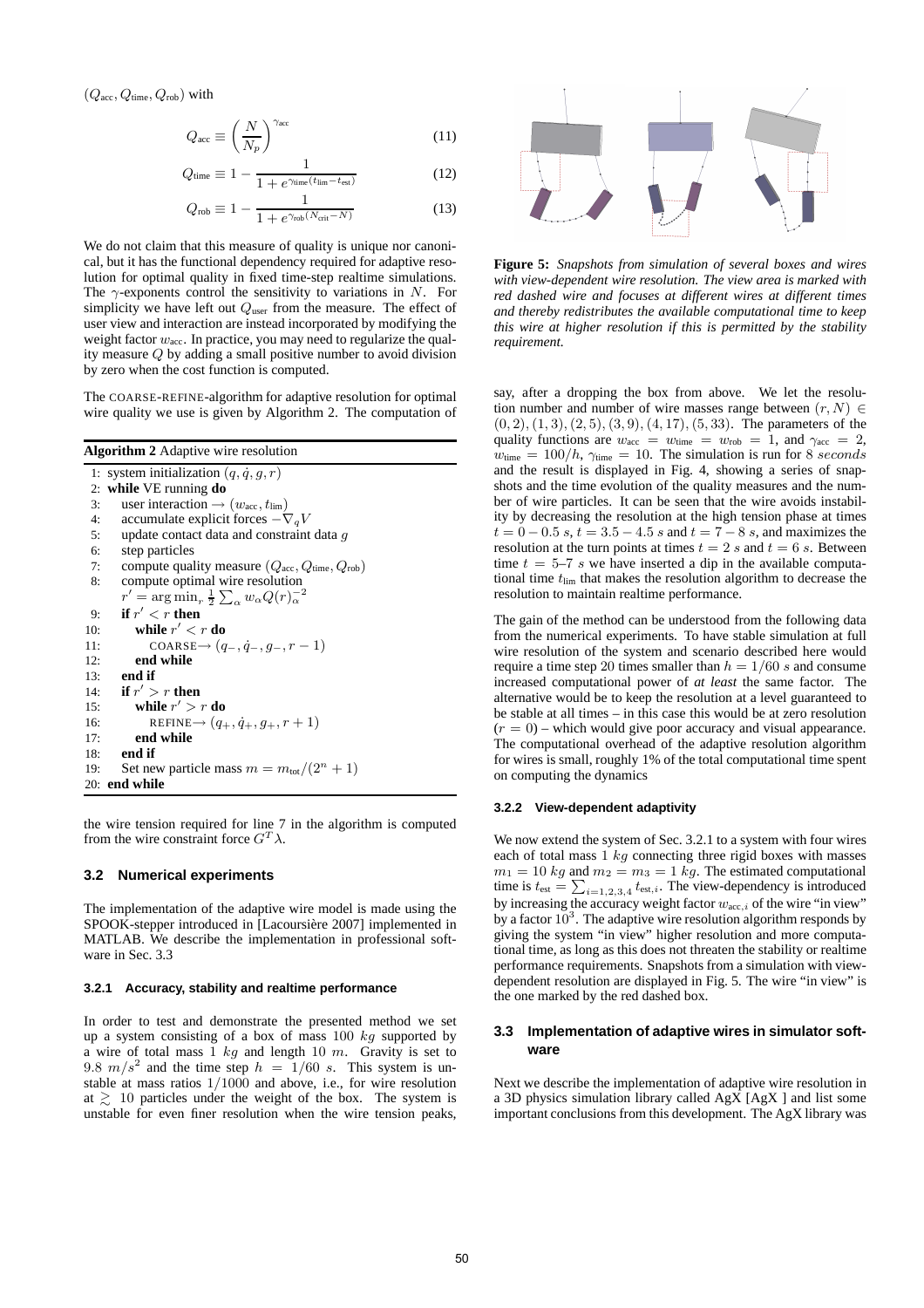

**Figure 4:** *The time evolution of a rigid box supported by a wire with adaptive resolution. The upper sequence of figures shows the system at different times – with the wire resolution varying with the stability criterion at high wire tension. The lower figure shows the wire quality measures and the number of wire masses (normalized by*  $N_p$ ) as functions of time. About the time  $t = 6$  s there is a dip in the available *computational time which forces the system to be coarsened.*

crafted for the realisation of professional simulators, e.g., training simulators for operation of heavy vehicles and ships. The implementation differs in several ways from the method presented in the present paper. Most importantly, it shares the strategy of securing numerical robustness by recognizing unstable states and simplifying the system to higher resolution for which the system is stable. One of the differences is that that it uses local resolution and inhomogeneous mass distribution instead of homogeneous and global wire resolution. The features of this wire model, which will be covered in more detail in a separate publication (in preparation), includes: *i) Slide nodes.* Besides attachment nodes at the ends of the wires, we include *massless slide nodes* as described in [Servin and Lacoursière 2007]. A rigid body attached to a wire with a slide node can slide along the wire like a "bead on a wire". *ii) Frictional contact nodes.* Contact nodes are a natural extension of slide nodes. Instead of having body fixed position the contact nodes are continuously updated to be at the position on the body surface that minimizes the wire segment length. If the force at the contact node is directed "outwards" from the body the node is eliminated and the wire contact is thus detached. Stick friction in the wire direction is modeled by treating the contact node as an attachment node if the node force is within the friction cone. Sliding friction over the body surface is introduced with a friction parameter between zero and unity that diminishes the movement of the contact node by this factor. *iii) Wire elasticity.* Elasticity with respect to stretching and bending deformations of the wire is simulated following the method presented in [Servin and Lacoursière 2008] whereby established material models, e.g., for steel wire ropes and chains, can be used within the framework of constrained multibody systems.

In the development and implementation of this wire model we have found that adaptive resolution is a key element to make the wires numerically robust. The passage of wire masses over slide nodes and contact nodes is automatically handled by the resolution algorithm which eliminates the particles as they approach the node. Without this feature the local oscillation mode frequency would peak as the node and particle comes close together and the wire would become unstable. As a bonus, no special method to handle the passage of particles over nodes without risk of reflections needs to be implemented. Furthermore, handling the contacts by massless contact nodes rather than by light wire masses makes it possible to change resolution without introducing fluctuating contact forces and jittery particle behavior. The title figure, Fig. 1, shows an image from one of the test scenes. This system includes two boxes con-



**Figure 6:** *Snapshot from a test-scene of the implementation of wire with adaptive resolution in a physics library used for training simulators. Wires occurs in ship handling oil rig anchoring. The wire routing can be complicated, connecting ship parts with oil rig, anchors and seabed. The wire length may vary up to several kilometers and sometimes be at very large tension.*

nected by a wire running over two rigid cylindrical wheels. Black dots shows lumped wire masses and magenta dots show massless contact nodes and their neigbouring wire mass nodes also involved in the friction model. Pulling a box makes the wheel turn by the wire-wheel friction force. Running the wheels with a motor makes them pull the wire and the boxes along with them. If the friction force is too small the wire will slide over the surface of the wheels. If the tension becomes large the system is simplified and with high enough tension no wire masses remains, only contact nodes and end attachment nodes. In Fig. 6 we show an image from a test-scene in the development of training simulators for anchor handling ship. These training scenarios involve multiple wires of length ranging from a few meters to several kilometers, complicated wire routings connecting various ship parts, other ships, oil rig and heavy anchors. The wire is connected to a drum and motor and has frictional contacts with the ship, in particular with guide pins and the stern roller at back of the ship.